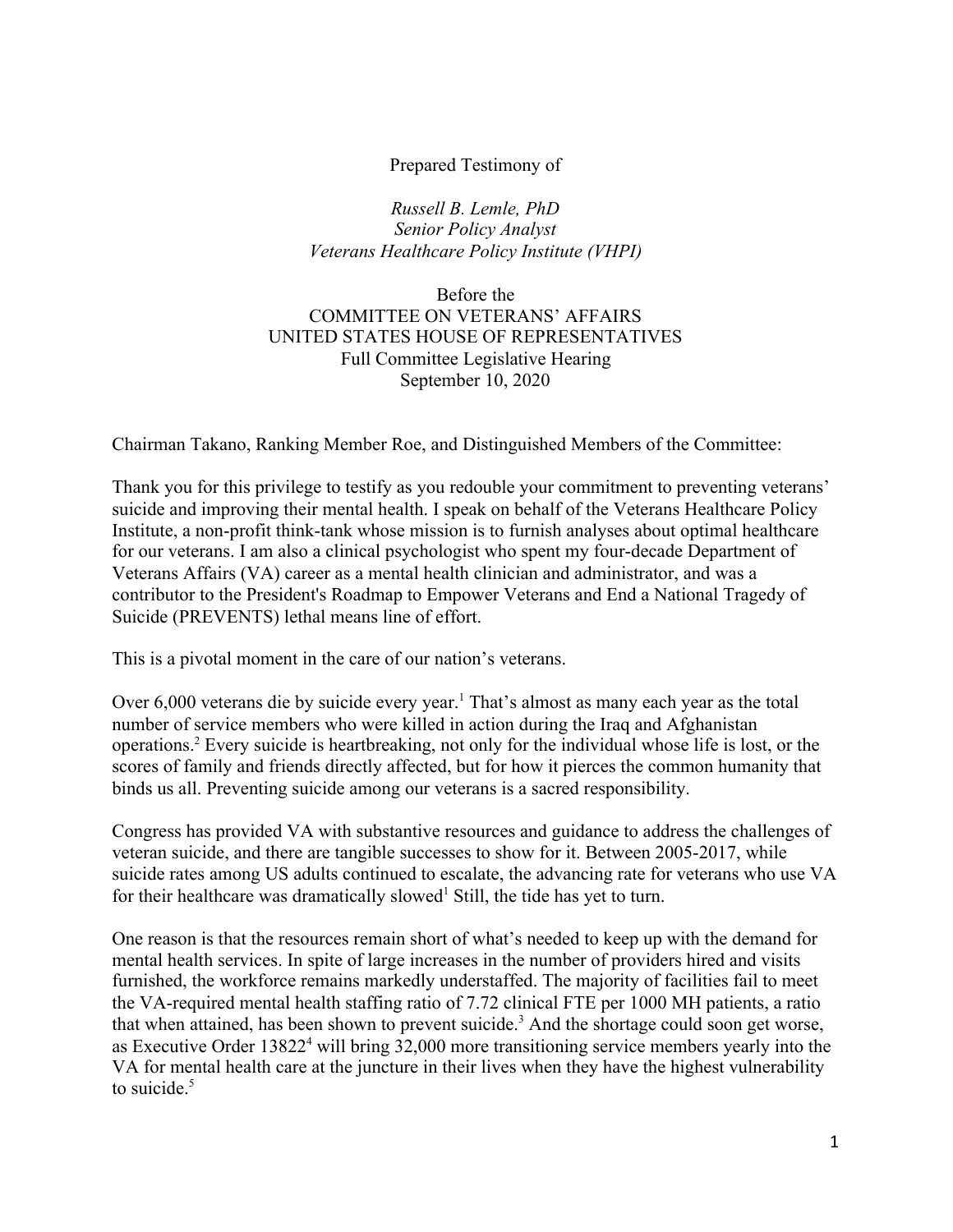A more basic reason has been hesitancy to capitalize on the known impact of access to firearms on suicide. Firearms are the means used in 7 out of every 10 veteran suicide deaths, $<sup>1</sup>$  yet safe</sup> storage counseling strategies that could save lives are underutilized.

Proposed legislation under discussion include the mechanisms to correct these deficiencies, as well as much else.

Foremost, House bills embrace approaches that increase the time and distance it would take a veteran with suicidal impulses to access lethal means. Counseling voluntary safe storage oughtn't be a divisive issue. There is common agreement that this kind of policy is needed.

For starters, the White House is firmly in this camp. Their recent President's Roadmap to Empower Veterans and End a National Tragedy of Suicide (PREVENTS) report proclaims, "The science supporting lethal means safety (LMS) is robust and compelling: enhancing safety measures specific to the availability and accessibility of potential lethal means saves lives. A key component of effective suicide prevention is voluntary reduction in the ability to access lethal means with respect to time, distance, and convenience, particularly during acute suicidal crises."<sup>6</sup>

It further states, "Moving firearms out of the home is generally cited as the safest, most desirable option; this can include storage with another person or at a location like a firearm range, armory, pawn shop, self-storage unit, or law enforcement agency." One of its ten top recommendations was to "provide and promote comprehensive suicide prevention training across professions." Another was to "increase implementation of programs focused on lethal means safety (e.g., voluntary reduction of access to lethal means by individuals in crisis, free/inexpensive and easy/safe storage options)."

Many firearms community stakeholders subscribe to the utility of counseling safe storage as a prevention strategy.

The National Shooting Sports Foundation (NSSF), the firearm industry's trade association, has spent the last three years partnering with the VA and the American Foundation for Suicide Prevention (AFSP) to create community educational, training and resource toolkits that foster safe firearm storage practices for veterans in crisis. In their suicide prevention program material<sup>7</sup>, NSSF supports temporary restricting access to firearms for those at-risk of suicide and provides numerous examples of safe storage options that gun owners and their families can utilize to accomplish this, as well as other options such as disassembly of the firearm, having friends hold keys to a safe or, when appropriate, temporary offsite storage.

The U.S. Concealed Carry Association (USCCA) co-sponsored a recent firearm suicide prevention video webinar on protecting mental health and preventing suicide during COVID-19.<sup>8</sup>

The Second Amendment Organization (2AO) educates shooters, firearms owners and pro-Second Amendment businesses to protect the Second Amendment. They state the right to bear arms comes with a matching responsibility to reduce negative outcomes, including firearm suicides. They espouse the development of lethal means safety training courses that convey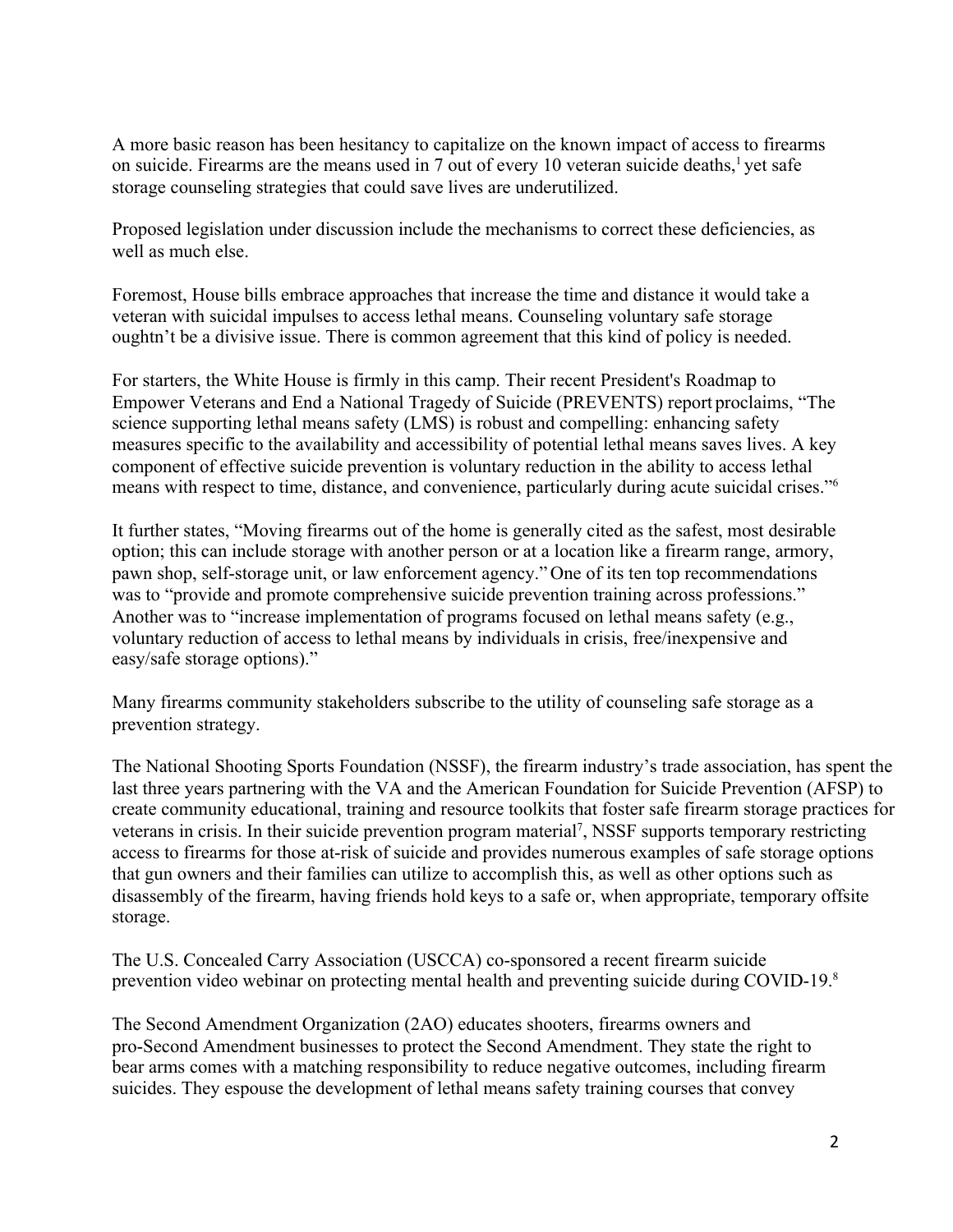respect for responsible firearms ownership and are created with input from firearms responsibility advocates.

There are others across the spectrum. The Department of Defense (DoD) has policies<sup>9</sup> in place for health professionals and commanders who have reasonable grounds to believe a service member is at risk for suicide to inquire about privately owned firearms and ask if they will voluntarily store their private firearms for temporary safekeeping.

The Disabled American Veterans strongly endorses the implementation of programs that address firearms safety and voluntary reduction of access to lethal means. Henry Ford Health System, National Action Alliance for Suicide Prevention and the trailblazing American Foundation for Suicide Prevention do too.

Thus, there is broad accord to expand lethal means safety initiatives, and the White House PREVENTS report gave clear direction. To foster acceptability, policies needs to underscore the voluntary and temporary nature of safe storage during crises, while conveying respect for responsible firearm ownership. It's exactly like the "friends don't let friends drive drunk" campaign. Under regular circumstances, friends let sober friends drive at liberty, but when there's intoxication, friends and others step up. That strategy has reduced deaths from alcohol-impaired crashes by two-thirds in the last 40 years. $1011$ 

Indeed, that's been the VA's thoughtful approach for the last five years, contributing to its status as the recognized leader in training and implementing lethal means safety concepts. VA has honed a course in how to work with at-risk veterans to make mutually-agreeable, culturally respectful plans to voluntarily, temporarily reduce access to firearms. 20,000 of its providers have taken the training. The Lethal Means Safety Training Act (H.R. 8084, Underwood) and Veterans COMPACT Act of 2020 (Discussion Draft, Takano) direct VA to upgrade, expand and necessitate dissemination of this course.

Means safety is only one of many issues being considered today that aim to prevent veterans dying by suicide and help them achieve fulfilling lives. The range of House bills corresponds to S.785 "Commander John Scott Hannon Veterans Mental Health Care Improvement Act of 2020." However, they go much further in seven critical ways. They assure that:

- 1. VA adopt the White House PREVENTS recommendations that professionals be trained in lethal means safety counseling for preventing suicide;
- 2. Community Care Network (CCN) providers have competence to treat veterans' mental health conditions;
- 3. CCN providers have training in suicide prevention;
- 4. VA furnishes its expert mental health care, and that its purpose as a provider of care isn't lessened;
- 5. Veterans receive health care during their first year after leaving military service when they are the most vulnerable;
- 6. Veterans obtain stabilization care during a suicidal emergency; and
- 7. Providers utilize the best predictors for assessing suicide risk.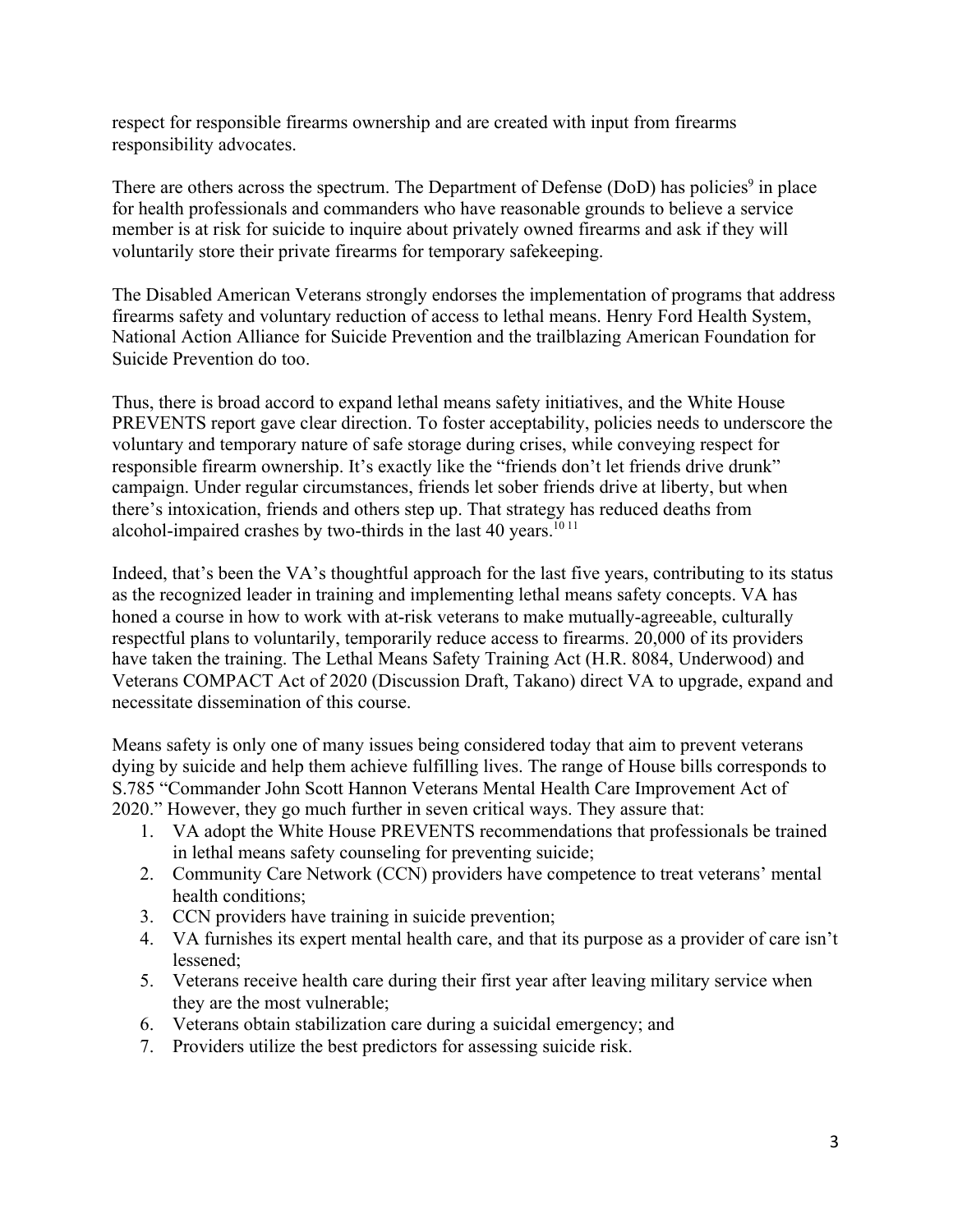Following is the more detailed analysis of how House legislation more comprehensively and effectively address these seven prevention and care matters.

## **1. Adopting the PREVENTS recommendations that professionals be trained in lethal means safety counseling for preventing suicide**

| House<br>Legislation                   | How House Legislation Would Improve Prevention and Care                                                                                                                                                                                                 |
|----------------------------------------|---------------------------------------------------------------------------------------------------------------------------------------------------------------------------------------------------------------------------------------------------------|
| Veterans<br><b>COMPACT</b><br>Sec. 202 | House legislation requires the VA to provide training to grant entities in<br>lethal means counseling. S.785 has no such provision.                                                                                                                     |
| Veterans<br><b>COMPACT</b><br>Sec. 201 | House legislation requires that all VA and CCN primary care practitioners<br>receive bi-yearly suicide prevention training that includes lethal means<br>counseling. S.785 has no such provision.                                                       |
| H.R.8084                               | House legislation upgrades VA suicide prevention and lethal means safety<br>training. It requires VA and CCN mental health providers, and many others<br>with frequent contact with veterans, to receive this training. S.785 has no<br>such provision. |

As mentioned earlier, the White House PREVENTS report recommended promoting comprehensive suicide prevention training with professionals who regularly engage with veterans, and increasing implementation of programs focused on voluntarily and temporarily limiting access to lethal means during times of heightened vulnerability. House bills adhere to those recommendations. They solicit firearms community input for cultural and clinical competency components. They train non-mental health personnel as well, important given that the majority of older adults who die by firearm suicide have no known mental illness and are not receiving mental health services. S.785 has no such provision.

### **2. Assuring that VCCP providers have basic competence to treat veterans' mental health conditions**

| House       | How House Legislation Would Improve Prevention and Care                      |
|-------------|------------------------------------------------------------------------------|
| Legislation |                                                                              |
| H.R.7504    | House legislation requires that standards and requirements for CCN mental    |
| (Blunt      | health providers be raised to equal those applicable to VA mental health     |
| Rochester)  | providers. It requires that CCN mental health providers complete a           |
|             | four-module course about military culture and core competencies for treating |
|             | veterans with Posttraumatic Stress Disorder (PTSD), Traumatic Brain Injury   |
|             | (TBI) and Military Sexual Trauma (MST). S.785 has no such provision.         |
|             |                                                                              |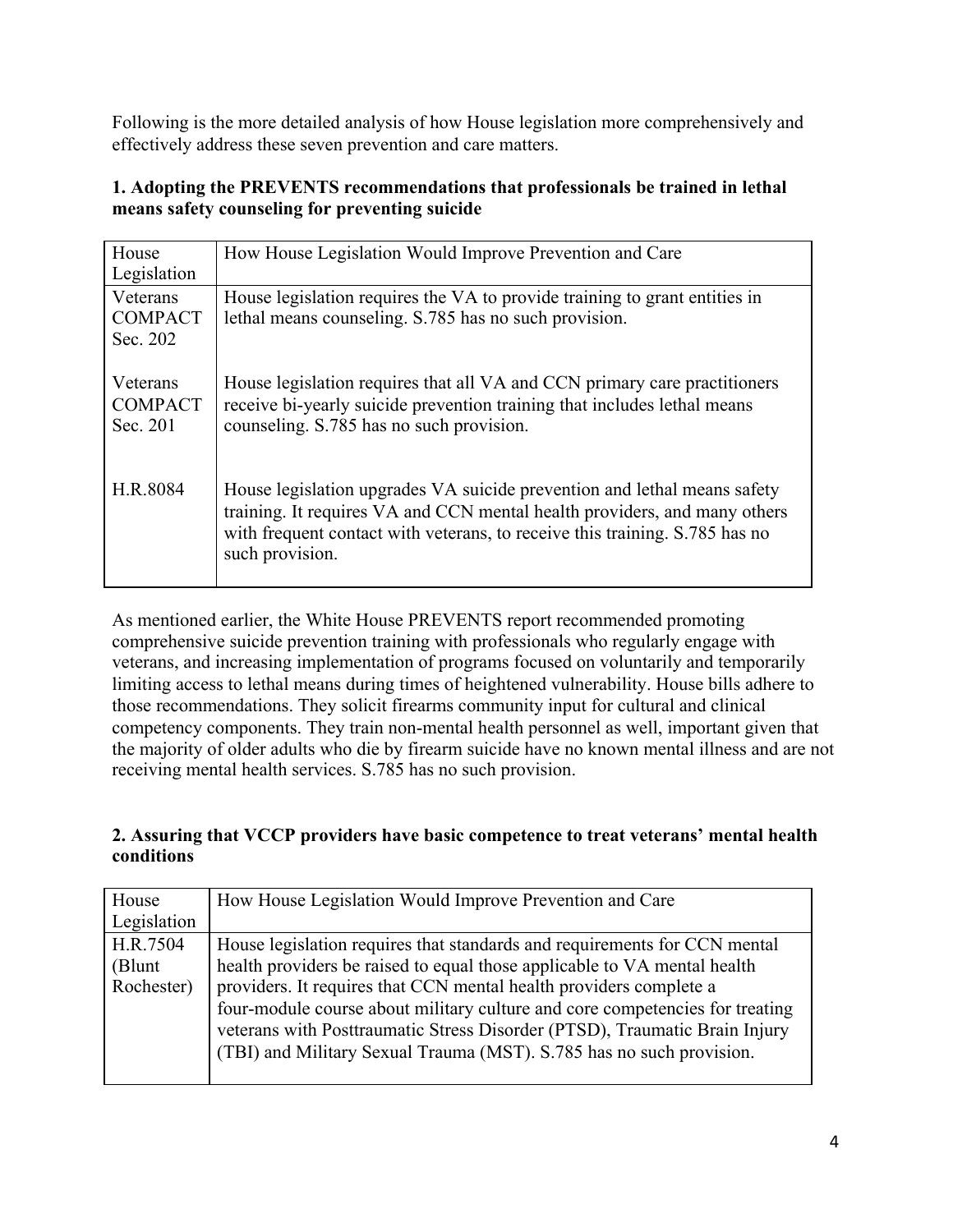While private sector psychotherapists who treat veterans are capable professionals, research has shown that they are less likely than VA psychotherapists to have the requisite skills to deliver high-quality mental health care.<sup>12,13</sup> CCN providers who treat the common psychological conditions of veterans have no minimum competency standards. A license is all they need. MISSION Act Sec. 133 meant to fix this clinical deficit by directing competency standards to be set for CCN providers who treat veterans for PTSD, TBI, and MST, but no requirements have ensued. H.R.7504 would ensure that CCN mental health providers must have basic instruction in those mental health conditions. S. 785 has no provisions to require competencies of CCN providers.

| 3. Assuring VCCP providers have basic training in suicide prevention |
|----------------------------------------------------------------------|
|----------------------------------------------------------------------|

| House          | How House Legislation Would Improve Prevention and Care                        |
|----------------|--------------------------------------------------------------------------------|
| Legislation    |                                                                                |
| Veterans       | House legislation requires that VA provide training to grant entities in       |
| <b>COMPACT</b> | suicide risk assessment and management. S.785 has no such provision.           |
| Sec. 202       |                                                                                |
|                |                                                                                |
| Veterans       | House legislation requires that all VA primary care practitioners and CCN      |
| <b>COMPACT</b> | primary care practitioners receive suicide prevention, suicide risk assessment |
| Sec. 201       | and safety planning training every two years. S.785 has no such provision.     |
|                |                                                                                |
| H.R.8084       | House legislation requires CCN providers to have suicide prevention            |
|                | training. S.785 has no such provision.                                         |
|                |                                                                                |
| H.R.7504       | House legislation requires CCN providers to complete a VA-developed            |
|                | course in suicide evaluation and management.                                   |
|                |                                                                                |

As just noted, a license is all that is currently required of CCN providers to evaluate and treat veterans. Basic training in suicide prevention that is mandated for VA providers is voluntary for CCN providers. These House bills would require it.

### **4. Assuring that VA furnishes its expert mental health care, and that its purpose as a provider of care isn't lessened**

| House                                 | How House Legislation Would Improve Prevention and Care                                                                                                                                                                                                                     |
|---------------------------------------|-----------------------------------------------------------------------------------------------------------------------------------------------------------------------------------------------------------------------------------------------------------------------------|
| Legislation                           |                                                                                                                                                                                                                                                                             |
| Veterans<br><b>COMPACT</b><br>Sec.202 | Senate legislation prospectively funds entities to provide mental health<br>services for eligible veterans and their families that includes outpatient,<br>non-emergency individual and group counseling. The House bill does not<br>allow individual and group counseling. |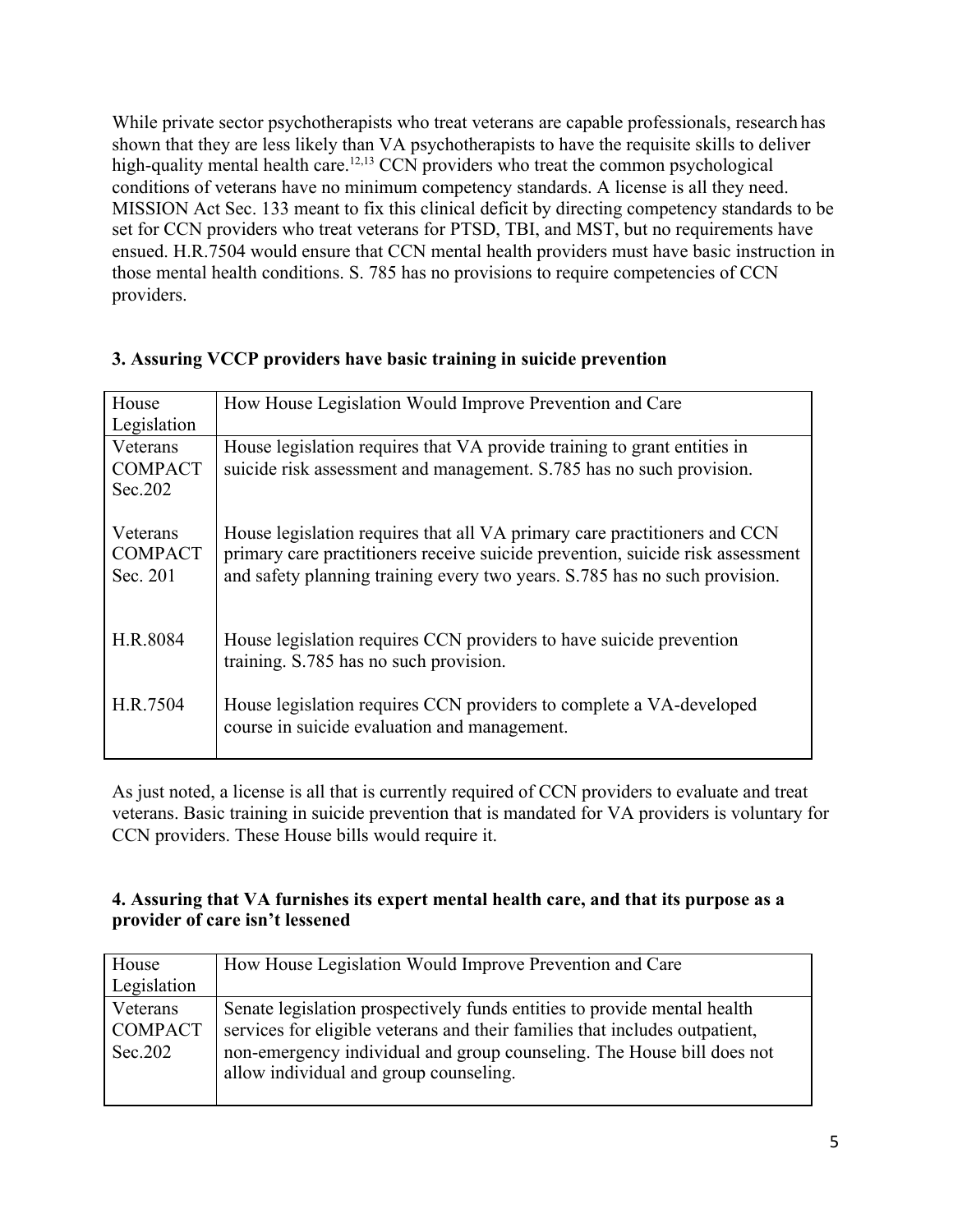| H.R.8144, | The House legislation calls for a plan to address the gap in VA mental health |
|-----------|-------------------------------------------------------------------------------|
| (Hayes)   | providers needed to meet demand, and a subsequent report on the number of     |
|           | providers that were hired to address the gap.                                 |
|           |                                                                               |

When treatment of veterans cannot be provided at a VA facility in a timely and convenient manner, the MISSION Act directed that the CCN should be the alternative option. S.785 creates yet a third mental health care option outside of VA/ CCN networks and allows these services to be furnished in the same locales as VA Medical Centers, VA Community Based Outpatient Clinics, Vet Centers and CCN offices. Individual and group therapies delivered by grant entities duplicate the care at which VA excels, and are held to no competency standards. Furthermore, these prefunded treatments escalate VA becoming a *payor* of clinical services rather than a *provider* of services. The House bill aligns with VA's core purpose as a provider of care.

The VA Mental Health Staffing Improvement Act (H.R.8144, Hayes) would identify the number of providers needed to adequately deliver mental health care. VA's mental health staffing gap urgently needs attention. VHA Directive 1161 (April 28, 2020) requires facility outpatient mental health staffing ratio to be a minimum 7.72 outpatient clinical mental health FTEs per 1,000 mental health patients. As of the first quarter of fiscal year (FY) 2020, only 42% of health care systems met the minimum outpatient mental health staffing level. That's an alarming problem given the reported connection between staffing shortages and suicide: "Mental health staffing enhancements have been associated with decreases in suicide rates among VA patients in regions where mental health outpatient staffing increases were greatest."<sup>3</sup>

| House<br>Legislation                                                                    | How House Legislation Would Improve Prevention and Care                                                                                                                                                                                                                                                                                                                                           |
|-----------------------------------------------------------------------------------------|---------------------------------------------------------------------------------------------------------------------------------------------------------------------------------------------------------------------------------------------------------------------------------------------------------------------------------------------------------------------------------------------------|
| Veterans<br><b>COMPACT</b><br>Sec.101                                                   | COMPACT legislation directs VA to provide health care to veterans for one<br>year after they transition from military service. This strengthens Executive<br>Order 13822 that provides veterans access to mental health care for that first<br>year. S.785 called only for a "strategic plan" for how health benefits for<br>transitioning veterans might be offered at some point in the future. |
| Ensuring<br>Veterans'<br>Smooth<br>Transition<br>Act,<br>(EVEST)<br>Discussion<br>Draft | House legislation provides for automatic enrollment of eligible veterans in<br>patient enrollment system of VA, with an easy alternative to "opt out." S.785<br>has no such provision.                                                                                                                                                                                                            |

# **5. Assuring that veterans receive care during their transitional first year when they are the most vulnerable to suicide**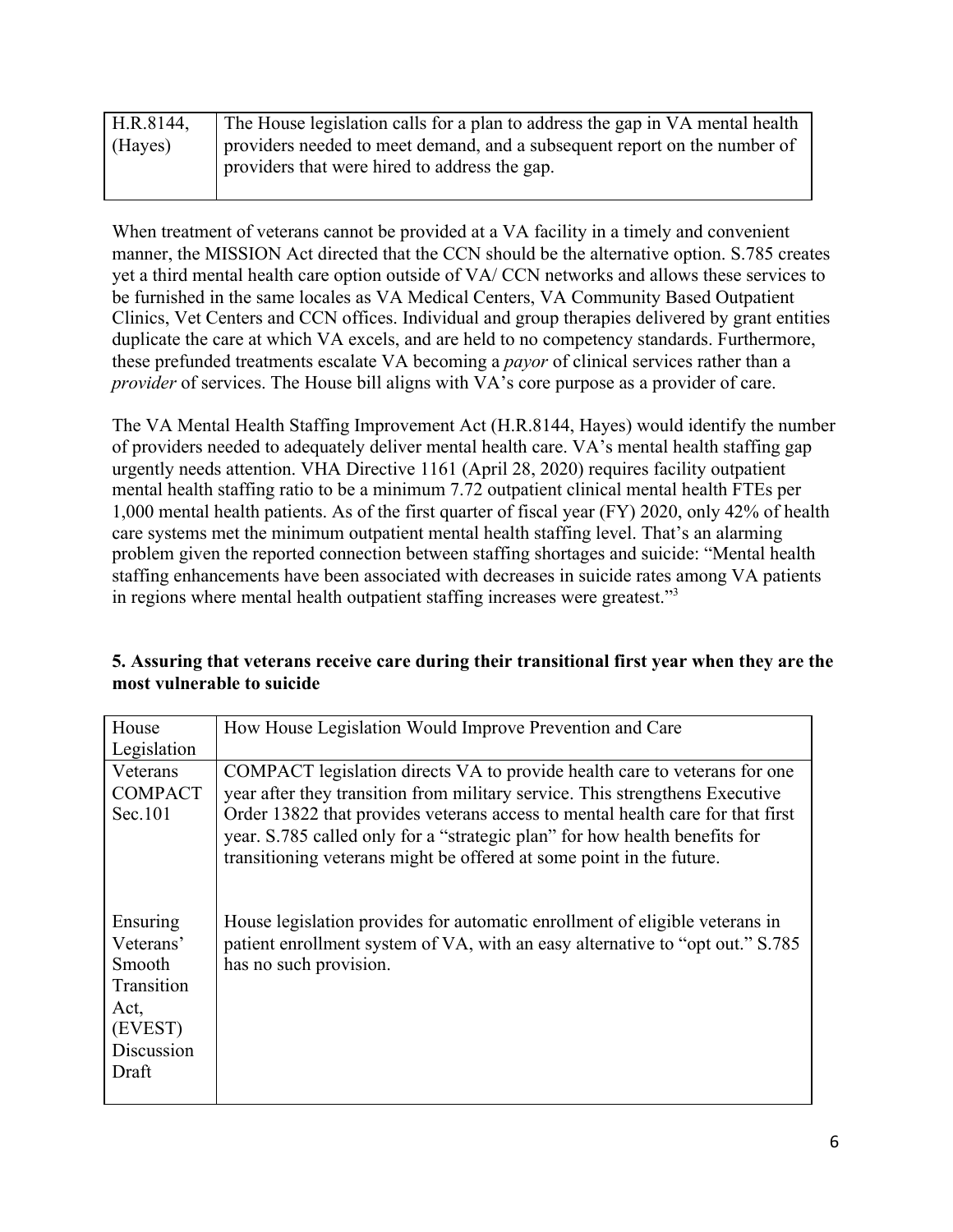A disproportionate number of veterans' suicide attempts occur during the period following separation from military service. That fact was the impetus underlying Executive Order 13822 granting VA mental health care for veterans during the transitional first year. Veterans are more likely to utilize these life-saving mental health services if all their care is in one place. They'd also benefit from treatment of interrelated conditions, such as pain. The COMPACT Act facilitates that care. The EVEST Act in turn would foster quicker access of VA health care that is critical in an acute crisis.

## **6. Facilitating veterans obtain stabilization care during a suicidal emergency**

| House         | How House Legislation Would Improve Prevention and Care                             |
|---------------|-------------------------------------------------------------------------------------|
| Legislation   |                                                                                     |
| ANS for       | House legislation facilitates and incentivizes access to needed emergency           |
| <b>ACCESS</b> | care for veterans in an acute suicidal crisis. It expands eligibility for this care |
| Act,          | to all veterans regardless of their eligibility for or use of other VA health care  |
| Discussion    | benefits, enrollment status, service-connection, or discharge status. It            |
| Draft         | removes any out of pocket cost for this care. S.785 has no such provision.          |
| (Takano)      |                                                                                     |

Emergency mental health services mitigate immediate risk of suicide. COMPACT Act Sec. 201 ensures all veterans can receive this essential critical care during a mental health crisis, with guarantees there will be no charges.

# **7. Assuring that providers utilize best predictors for assessing suicide risk**

| House                                 | How House Legislation Would Improve Prevention and Care                                                                                                                                                               |
|---------------------------------------|-----------------------------------------------------------------------------------------------------------------------------------------------------------------------------------------------------------------------|
| Legislation                           |                                                                                                                                                                                                                       |
| Veterans                              | House legislation lists access to lethal means as one of the environmental risk                                                                                                                                       |
| <b>COMPACT</b>                        | factors to be considered when assessing for suicide risk and providing                                                                                                                                                |
| Sec.202                               | services. Access to lethal means is not included in S.785.                                                                                                                                                            |
| Veterans<br><b>COMPACT</b><br>Sec.201 | House legislation indicates that when elevated suicide risk is detected during<br>a veteran's annual VA primary care provider appointment, access to lethal<br>means should be assessed. S.785 has no such provision. |

The 2019 VA/DoD Clinical Practice Guideline for the Assessment and Management of Patients at Risk for Suicide<sup>14</sup> affirms the strong evidence that "availability of firearms" is a factor that should be ascertained as part of a comprehensive assessment of suicide risk. Omission of this risk factor reduces the ability to predict the degree of risk and to counsel appropriately.

Beyond those seven critical areas, there are two bills of note: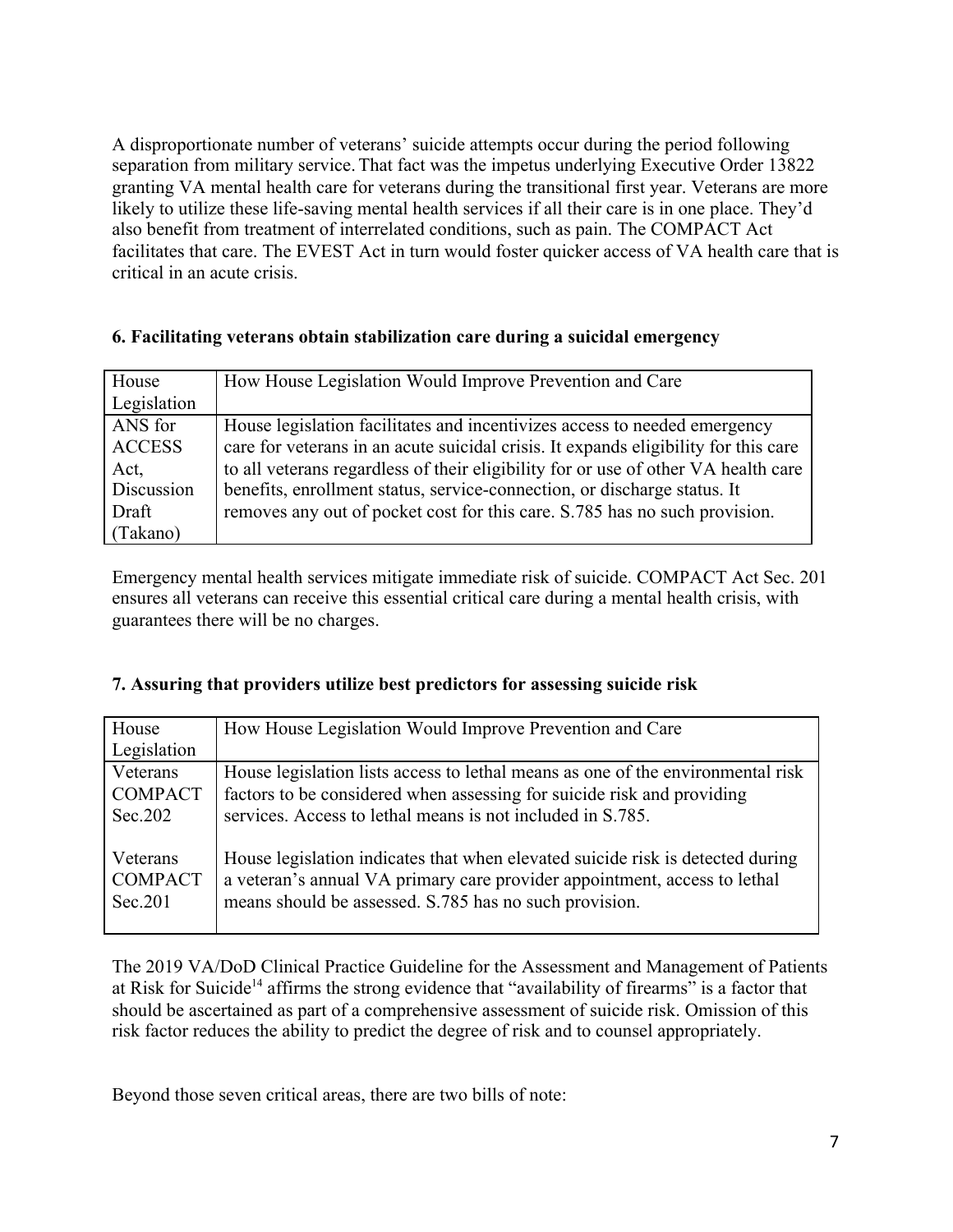# **COMPACT Act Sec. 605 Anti-harassment and Anti-Sexual Assault Policy**

This section requires a comprehensive VA anti-harassment and anti-sexual assault policy. Such policy enhancement not only would elevate the fundamental right to be treated with respect, it could help reduce suicide death among women veterans, which occurs at a rate 2.2 times that of non-veteran women.<sup>1</sup> Many women veterans avoid the VA because of anticipated sexual harassment/assault. The bill would address inappropriate actions not just by staff and contractors but fellow patients and visitors as well. That would lead to VA facility environments becoming more psychologically safe for women, increasing their seeking life-saving suicide prevention and mental health services.

# **VA Complementary and Integrative Health Act (Discussion Draft**) (Lamb)

VA Complementary and Integrative Health (CIH) Act Sec. 3 provides grants to non-VA entities to facilitate equine assisted therapy, other animal therapy, agri-therapy, and adaptive sports, recreation, and outdoor adventure to treat veterans' posttraumatic stress disorder, depression and anxiety.

It is important that novel, effective interventions continue to be developed for our nation's veterans with mental health conditions. However, VA already offers yoga, meditation, acupuncture, chiropractic care, agri-therapy, recreation therapy and outdoor sports. Hence, it is not immediately apparent what the entities would provide that supplement rather than duplicate VA activities that are currently available.

Furthermore, the COVER Commission<sup>15</sup> exhaustive review of research on standalone CIH activities found low strength of evidence with respect to outcomes for PTSD, depression and anxiety. Going forward, the COVER Commission recommended that VA should "Fund and conduct studies of CIH modalities used as an *adjunct* (italics added) treatment to evidence-based psychotherapies and medications to mirror how treatment is generally provided in clinics… Fund and conduct implementation science studies that focus on how to best integrate CIH modalities in current standard practice in mental health and primary care using multisite trials when possible." This legislation doesn't follow those recommendations to study the adjunctive benefits. Even if it hoped to determine whether the therapeutic benefits of CIH activities are equal or superior to evidence-based treatments, as drafted, it won't resolve that question. The accepted way to reach valid conclusions about treatment effectiveness is with randomly assigned control groups. The legislation circumvents that.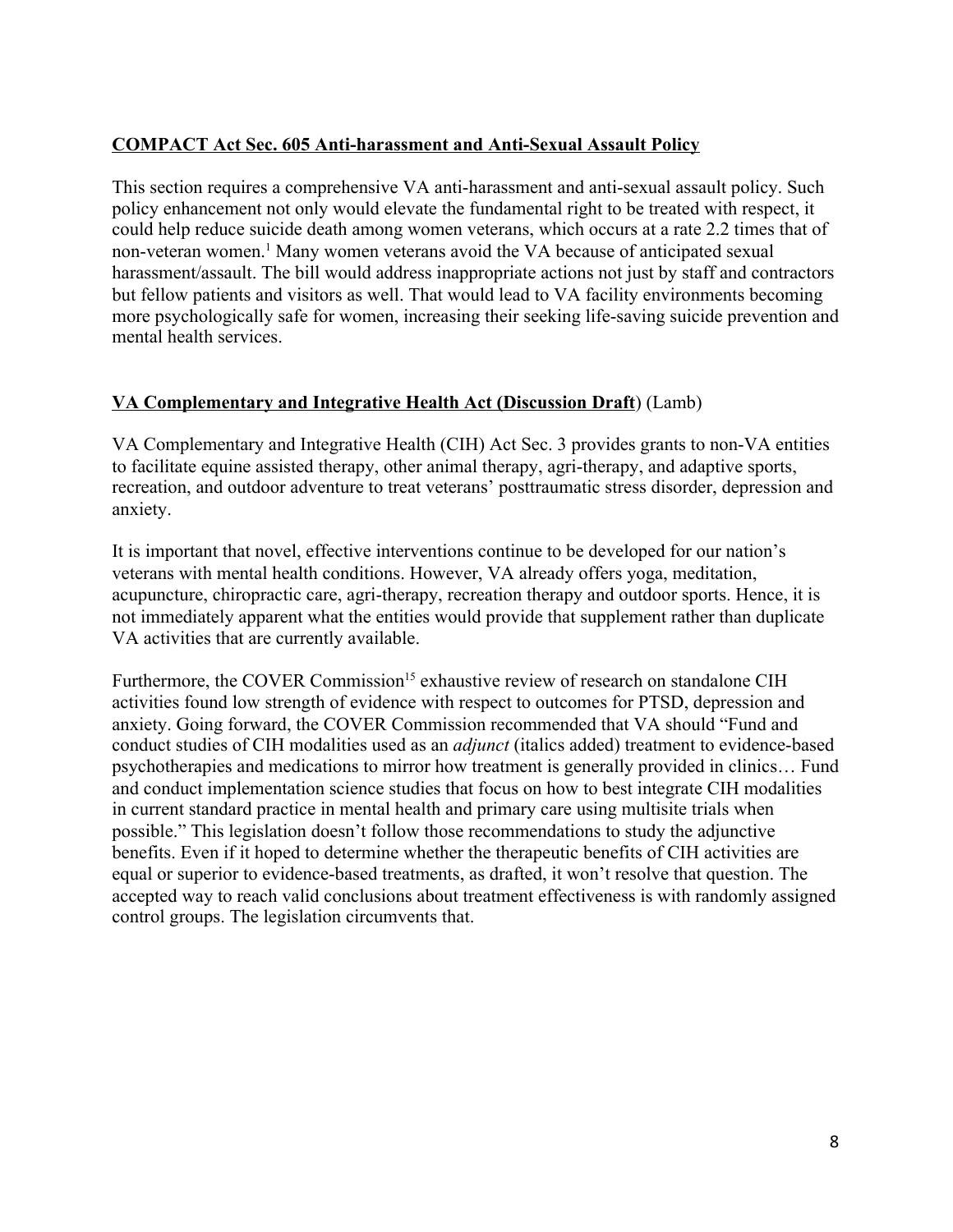We thank you for the opportunity to provide our perspective on these vital matters.

#### **Footnotes**

<sup>1</sup>U.S. Department of Veterans Affairs. 2019 National veteran suicide prevention annual report. [https://www.mentalhealth.va.gov/docs/data-sheets/2019/2019\\_National\\_Veteran\\_Suicide\\_Prevention\\_Annual\\_Repo](https://www.mentalhealth.va.gov/docs/data-sheets/2019/2019_National_Veteran_Suicide_Prevention_Annual_Report_508.pdf) [rt\\_508.pdf](https://www.mentalhealth.va.gov/docs/data-sheets/2019/2019_National_Veteran_Suicide_Prevention_Annual_Report_508.pdf) September 2019. Accessed September 7, 2020.

<sup>2</sup> U.S. Department of Defense. Casualty status. <https://www.defense.gov/casualty.pdf> August 31, 2020. Accessed September 7, 2020.

<sup>3</sup> Kearney, LK, Smith, CA, Miller, MA. Critical Foundations for Implementing the VA's Public Health Approach to Suicide Prevention. *Psychiatric Services* 2020; 00:1–2; doi: 10.1176/appi.ps.202000190

<sup>4</sup> The Secretary of Veterans Affairs. Joint Action Plan for Supporting Veterans During Their Transition from Uniform Service to Civilian Life. Revised April 18, 2018. <https://www.va.gov/opa/docs/joint-action-plan-05-03-18.pdf>

<sup>5</sup> U.S. Department of Veterans Affairs, Office of Mental Health and Suicide Prevention. Help with readjustment and social support needed for veterans transitioning from military service (2019) [https://www.mentalhealth.va.gov/suicide\\_prevention/docs/Literature\\_Review\\_Military\\_Separation\\_508\\_FINAL\\_05](https://www.mentalhealth.va.gov/suicide_prevention/docs/Literature_Review_Military_Separation_508_FINAL_05-24-2019.pdf)  $-24-2019.pdf$ 

<sup>6</sup> US Department of Veterans Affairs. PREVENTS: the President's roadmap to empower veterans and end a national tragedy of suicide.

[https://www.va.gov/PREVENTS/docs/PRE-007-The-PREVENTS-Roadmap-1-2\\_508.pdf](https://www.va.gov/PREVENTS/docs/PRE-007-The-PREVENTS-Roadmap-1-2_508.pdf) June 17, 2020. Accessed September 7, 2020.

<sup>7</sup>National Shooting Sports Foundation. Suicide prevention toolkit items. <https://www.nssf.org/safety/suicide%20-prevention/suicide-prevention-toolkit/> Accessed September 7, 2020.

<sup>8</sup> U.S. Concealed Carry Association, Blog: Preventing suicide during crises "Protecting mental health and preventing suicide during COVID-19."

<https://www.usconcealedcarry.com/blog/preventing-suicide-during-crises/> May 12, 2020.

<sup>9</sup>U.S. Department of Defense Instruction 6490.16 Defense Suicide Prevention Program. <https://www.esd.whs.mil/Portals/54/Documents/DD/issuances/dodi/649016p.pdf?ver=2020-06-15-112615-427> June 15, 2020, Accessed September 7, 2020.

 $10$ Buckley, L, Chapman, RL, and Lewis, I. A systematic review of intervening to prevent driving while intoxicated: The problem of driving while intoxicated (DWI), *Substance Use & Misuse*. 2016; 51(1): 104-112, doi:10.3109/10826084.2015.1090452

<sup>11</sup> National Safety Council. Injury facts. Motor vehicle safety issues. <https://injuryfacts.nsc.org/motor-vehicle/motor%20-vehicle-safety-issues/alcohol-impaired-driving/> Accessed September 7, 2020.

 $12$ Tanielian T, Farris C, Batka C, et al; Rand Corporation. Ready to serve: community-based provider capacity to deliver culturally competent, quality mental health care to veterans and their families. [https://www.rand.org/content/dam/rand/pubs/research\\_reports/RR800/RR806/RAND\\_RR806.pdf](https://www.rand.org/content/dam/rand/pubs/research_reports/RR800/RR806/RAND_RR806.pdf) November 2014. Accessed September 7, 2018.